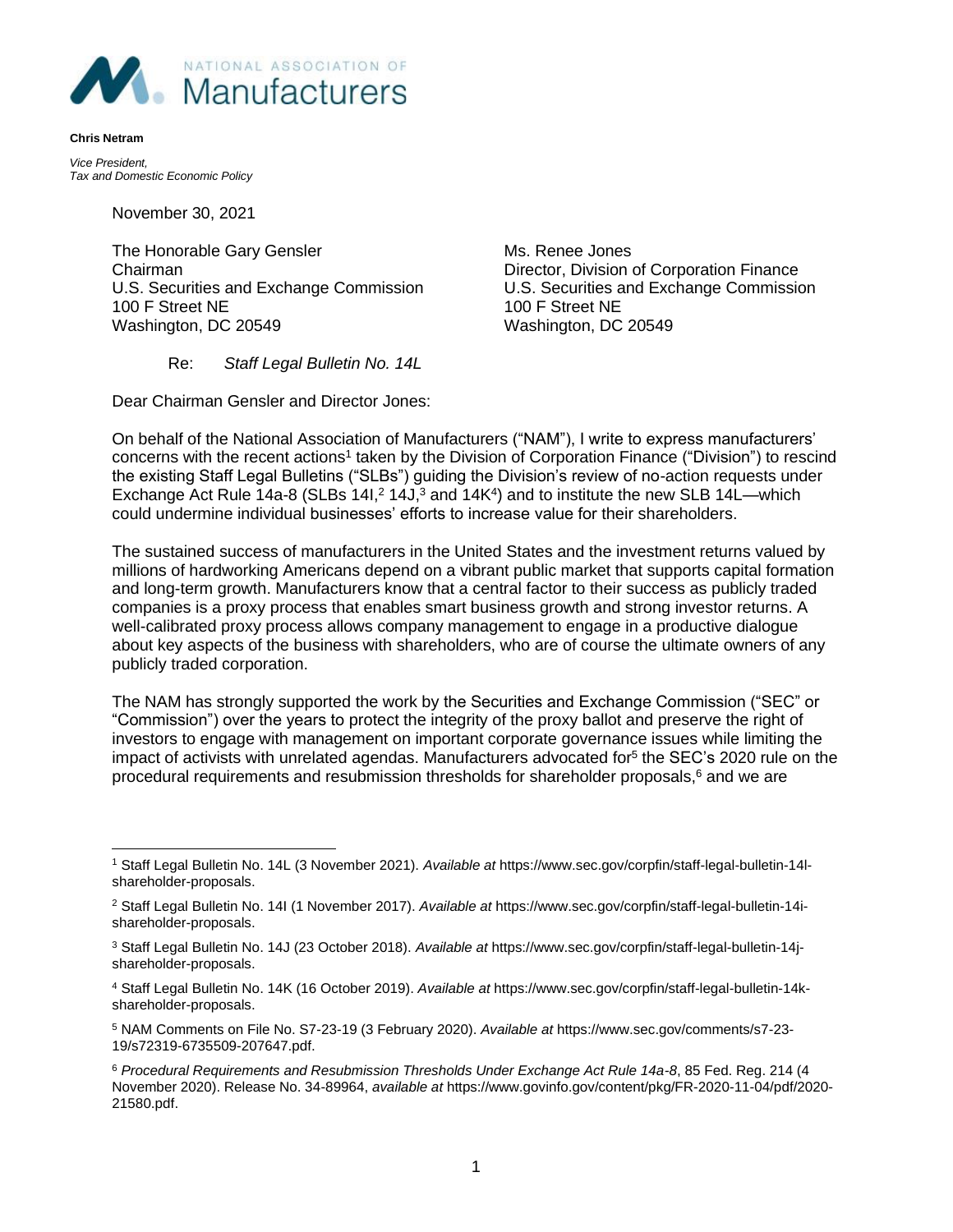disappointed that the Commission is already considering revisions to these important reforms.<sup>7</sup> The rule's targeted amendments, including changes to the ownership requirements for shareholders to submit a proposal and the thresholds governing the resubmission of failed proposals, are scheduled to take effect on January 1, 2022. We respectfully encourage the SEC to maintain last year's rule, which is designed to center the proxy conversation on the needs of long-term shareholders and ensure that issuers and investors can focus their attention on the vital business issues that drive long-term value creation.

In addition to the submission and resubmission thresholds that were the focus of the 2020 rule, the standards governing the inclusion or exclusion of shareholder proposals on the annual proxy ballot, including the Commission's 1998 rule to amend Rule 14a-8<sup>8</sup> and the Division's Staff Legal Bulletins, are critical to the proxy process. These standards provide certainty to shareholders as to the criteria that must be met when submitting a proposal, as well as clear guidelines for companies seeking to exclude proposals that are not relevant to their businesses. These standards have become all the more important in recent years, as activists have often attempted to hijack the proxy process to pursue their own narrow goals rather than the long-term best interests of a company's broad shareholder base. The NAM is concerned that SLB 14L will accelerate the trend of politically motivated shareholder proposals and hamstring companies seeking to focus the proxy ballot on issues critical to business growth and investor returns.

The NAM respectfully encourages the Division to reconsider SLB 14L's significant changes to the proxy process and to incorporate the following feedback if it implements the Bulletin's new standards during the coming proxy season.

## **I. SLB 14L will put a thumb on the scale in favor of social policy proposals by reversing the Division's long-standing case-by-case analytical approach to noaction requests.**

The SEC's rules governing the shareholder proposal process are designed to give companies, investors, and Division staff content-neutral guardrails that allow all parties to judge the relevance and appropriateness of *specific* shareholder proposals submitted to *specific* company proxy ballots. Yet the new SLB 14L repeatedly emphasizes the *general* non-excludability, in the Division's view, of most or all shareholder proposals related to social policy issues like climate change and human capital management. While certain climate or human capital shareholder proposals submitted to certain company proxy ballots may well be appropriate and relevant, the NAM is concerned that SLB 14L appears to pre-judge these submissions and preemptively deem them all to be non-excludable, regardless of any company-specific facts or considerations. Indeed, SLB 14L fails to espouse a limiting principle that might mark a social policy proposal for exclusion, instead preferring to lean on the assumed "significance" of the proposal in question—an undefined term that provides little-to-no guidance to companies but that they should assume virtually any social policy proposal will be approved by the Division staff when businesses seek no-action relief.

Rule 14a-8(i)(7) is predicated on a "case-by-case analytical approach" to determine whether a social policy proposal interferes with a company's "ordinary business operations." <sup>9</sup> However, SLB 14L would put a thumb on the scale in favor of shareholder proposals related to environmental, social,

<sup>7</sup> *See Securities and Exchange Commission Spring 2021 Unified Agenda of Regulatory and Deregulatory Actions*. Office of Information and Regulatory Affairs (11 June 2021). RIN 3235-AM87, *available at* https://www.reginfo.gov/public/do/eAgendaViewRule?pubId=202104&RIN=3235-AM87.

<sup>8</sup> *Amendments To Rules On Shareholder Proposals*, 63 Fed. Reg. 102 (28 May 1998). Release No. 34-40018, *available at* https://www.govinfo.gov/content/pkg/FR-1998-05-28/pdf/98-14121.pdf.

<sup>9</sup> 1998 Release, *supra* note 6, at 29108.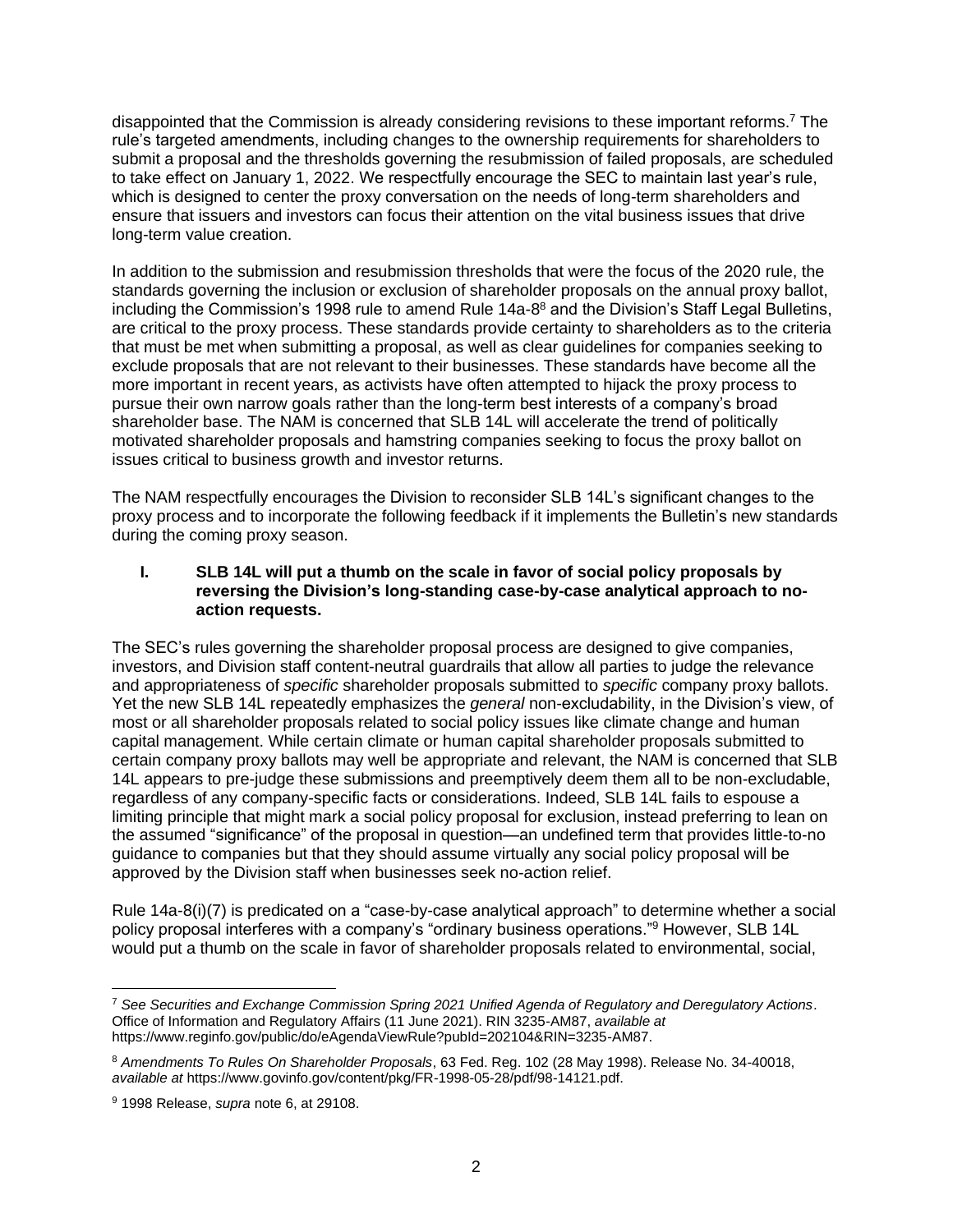and governance ("ESG") topics, irrespective of their relevance to any individual company. The Division's departure from a case-by-case approach, under which ESG proposals have been treated like any other shareholder proposal (which is to say, evaluated on their individual merits pursuant to the excludability standards in Rule 14a-8(i)), will have the effect of encouraging activists to further abuse the shareholder proposal process and discouraging companies from seeking no-action relief for ESG proposals. Though seemingly the intended impact of the new SLB, this thumb-on-the-scale approach is no less troubling for the marketplace and the SEC's oversight thereof.

## **II. SLB 14L eschews company-specific analysis in favor of an evaluation of a proposal's "social policy significance."**

SLB 14L is explicit in expressing the Division's view that SLBs 14I, 14J, and 14K placed an "undue emphasis" on "evaluating the significance of a policy issue to a particular company."<sup>10</sup> As such, SLB 14L states that the Division will "no longer focus on determining the nexus between a policy issue and the company" that has received a social policy-driven shareholder proposal.<sup>11</sup> While the Division has made clear that it is "no longer taking a company-specific approach" to evaluating shareholder proposals,<sup>12</sup> it remains the case that generating long-term value for shareholders in *a specific company* is the sole mission for boards of directors and company management.

As noted, politically motived shareholder proposals have become increasingly popular in recent years. The relatively low thresholds for submitting and resubmitting proposals to the proxy ballot have incentivized activists to take *de minimis* positions in a wide range of issuers so as to qualify their favored proposals on dozens of company proxy ballots, irrespective of their relationship to company performance or shareholder value creation. Nevertheless, company leadership owes a duty to investors to make decisions that improve the performance of the business and of shareholders' investments therein. The proxy ballot can and should provide a platform for issuers and investors to consider critical topics related to this duty. SLB 14L would instead turn the focus of businesses, investors, and the Division away from company-specific impacts and toward a new social policy analysis divorced from whether a given proposal would actually benefit shareholders.

While Rule 14a-8(i)(7) does allow for the inclusion of shareholder proposals that raise "significant social policy issues,"<sup>13</sup> the significance of a given policy issue is inextricably tied to "the connection between the significant policy issue and the company's business operations."<sup>14</sup> To de-link these concepts in favor of an approach that elevates social policy considerations above impacts on a business is inconsistent with the fiduciary duty that company leadership owes to shareholders. The NAM respectfully encourages the Division to reconsider its decision to reject company-specific factors from its analysis of a proposal's excludability, and manufacturers are hopeful that policy impacts on businesses and their investors will continue to be treated as "significant" throughout the no-action process.

## **III. SLB 14L's "social policy significance" test is undefined, unclear, and unlikely to "yield consistent, predictable results."**

In replacing the company-specific analysis at the heart of SLBs 14I, 14J, and 14K, SLB 14L establishes a new focus on the "social policy significance" of a given shareholder proposal. Under

<sup>10</sup> *See* SLB 14L, *supra* note 1.

<sup>11</sup> *Ibid.*

<sup>12</sup> *Ibid.*

<sup>13</sup> *See, e.g.,* 1998 Release, *supra* note 6, at 29108.

<sup>14</sup> *See* SLB 14I, *supra* note 2.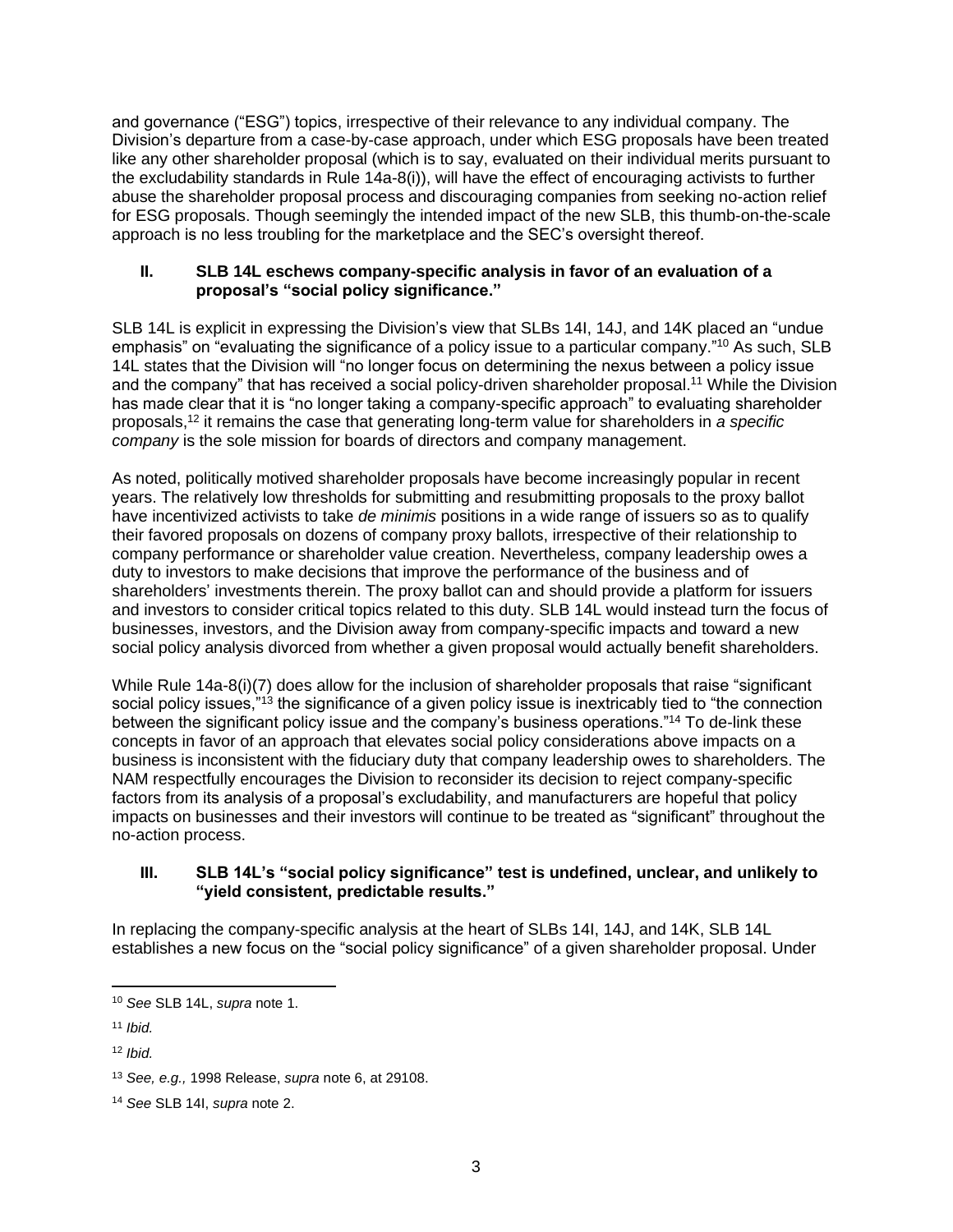this standard, proposals that raise issues with "broad societal impact" will be deemed nonexcludable by the Division.<sup>15</sup> SLB 14L alleges that the previous company-specific approach "dr[ew] the staff into factual considerations" and "did not yield consistent, predictable results."<sup>16</sup> Yet no details are provided as to how the staff will determine which social policy issues are sufficiently significant to require inclusion on the proxy ballot, and neither "social policy significance" nor "broad societal impact" are defined by the new SLB.

SLB 14L makes clear that facts related to an issue's impact on a specific company are *not* considered relevant to any analysis of social policy significance, and the Bulletin's repeated references to human capital management and climate change imply that those issues are *de facto* significant—but these details do not amount to actionable guidance for companies making important decisions about whether to include or exclude a shareholder proposal (nor to shareholders seeking to submit such a proposal). The Division alleges that a company-specific approach was not conducive to "consistent, predictable results," but evaluating the broad societal significance of a shareholder proposal—divorced from any analysis of its impact on the company whose shareholders will be asked to vote on said proposal—seems far less likely to result in consistent or predictable answers for businesses or investors.

Questions about the new no-action process abound. Will the Division evaluate the "significance" of a given policy in the United States or worldwide? Will its "societal impact" be measured by the potential effects on businesses, workers, customers, or the economy writ large? The now-rescinded SLB 14J provided an itemized list of factors to determine significance to an individual company;<sup>17</sup> can these tests be applied to the whole of society under SLB 14L? Absent any limiting principle from the Division or any grounding in a company's performance and its shareholders' long-term value, it is difficult to predict whether and how a given shareholder proposal can meet this new standard. The NAM is deeply concerned that, without any useful guidance from the Division, companies and investors will be forced to venture into an unproductive debate with Division staff as to the social significance of each shareholder proposal, or else simply allow every social policy proposal onto the proxy ballot rather than fighting an uphill no-action battle.

\* \* \* \*

The NAM believes strongly in the importance of a proxy process that allows concerned shareholders to bring issues before company management and their fellow shareholders that are important to the performance of a business. However, the NAM is concerned that SLB 14L will move the conversation around individual, company-specific shareholder proposals into the murky world of broad societal "impact" and "significance," making the process of including or excluding shareholder proposal more confusing, less reliable, and less fact-driven—ultimately incentivizing shareholder proposals wholly unrelated to long-term shareholder value creation.

Further, we are concerned that SLB 14L highlights two specific topics for shareholder proposals (climate change and human capital management), all but confirming that company no-action requests to exclude shareholder proposals related, however tangentially, to these social policy issues are unlikely ever to be granted. Such a change would transform the Rule 14a-8 no-action process from one that treats all proposals equally, regardless of subject matter, into an avenue for activists to apply pressure to companies on the political issues of the day.

The NAM respectfully encourages the Division to reconsider SLB 14L's significant changes to the standards for the inclusion and exclusion of shareholder proposals. Further, as the staff reviews no-

<sup>15</sup> *See* SLB 14L, *supra* note 1.

<sup>16</sup> *Ibid.*

<sup>17</sup> *See* SLB 14J, *supra* note 3.